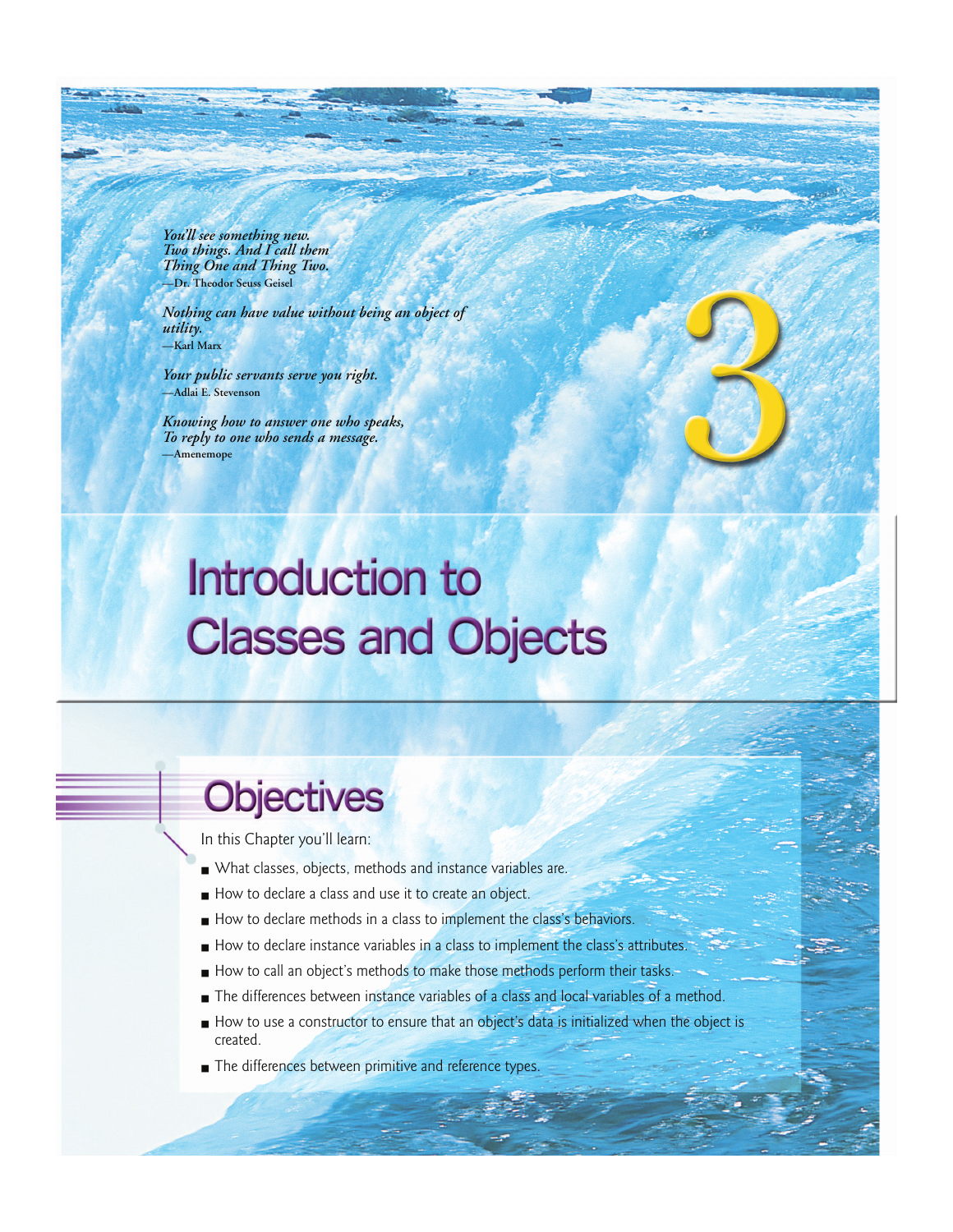## **Self-Review Exercises**

- **3.1** Fill in the blanks in each of the following:
	- a) A house is to a blueprint as  $a(n)$  is to a class.
	- **ANS:** object.
	- b) Each class declaration that begins with keyword \_\_\_\_\_\_\_\_\_ must be stored in a file that has exactly the same name as the class and ends with the .java file-name extension.
	- **ANS:** public.
	- c) Keyword \_\_\_\_\_\_\_\_\_ in a class declaration is followed immediately by the class's name. **ANS:** class.
	- d) Keyword \_\_\_\_\_\_\_\_ requests memory from the system to store an object, then calls the corresponding class's constructor to initialize the object.

#### **ANS:** new.

- e) Each parameter must specify both  $a(n)$  and  $a(n)$  and  $a(n)$
- **ANS:** type, name.
- f) By default, classes that are compiled in the same directory are considered to be in the same package, known as the
- **ANS:** default package.
- g) When each object of a class maintains its own copy of an attribute, the field that represents the attribute is also known as  $a(n)$
- **ANS:** instance variable.
- h) Java provides two primitive types for storing floating-point numbers in memory: and .

**ANS:** float, double.

- i) Variables of type double represent \_\_\_\_\_\_\_\_ floating-point numbers.
- **ANS:** double-precision.
- j) Scanner method \_\_\_\_\_\_\_\_ returns a double value.
- **ANS:** nextDouble.
- k) Keyword public is an access .

**ANS:** modifier.

l) Return type \_\_\_\_\_\_\_\_\_ indicates that a method will not return a value.

### **ANS:** void.

m) Scanner method \_\_\_\_\_\_\_ reads characters until a newline character is encountered, then returns those characters as a String.

**ANS:** nextLine.

- n) Class String is in package \_\_\_\_
- ANS: java.lang.
- o)  $A(n)$  is not required if you always refer to a class with its fully qualified class name.
- **ANS:** import declaration.
- p)  $A(n)$  is a number with a decimal point, such as  $7.33$ ,  $0.0975$  or  $1000.12345$ .

**ANS:** floating-point number.

q) Variables of type float represent \_\_\_\_\_\_\_ floating-point numbers.

**ANS:** single-precision.

- r) The format specifier \_\_\_\_\_\_\_\_\_ is used to output values of type float or double. **ANS:** %f.
- s) Types in Java are divided into two categories—**state of the categories** types. **ANS:** primitive, reference.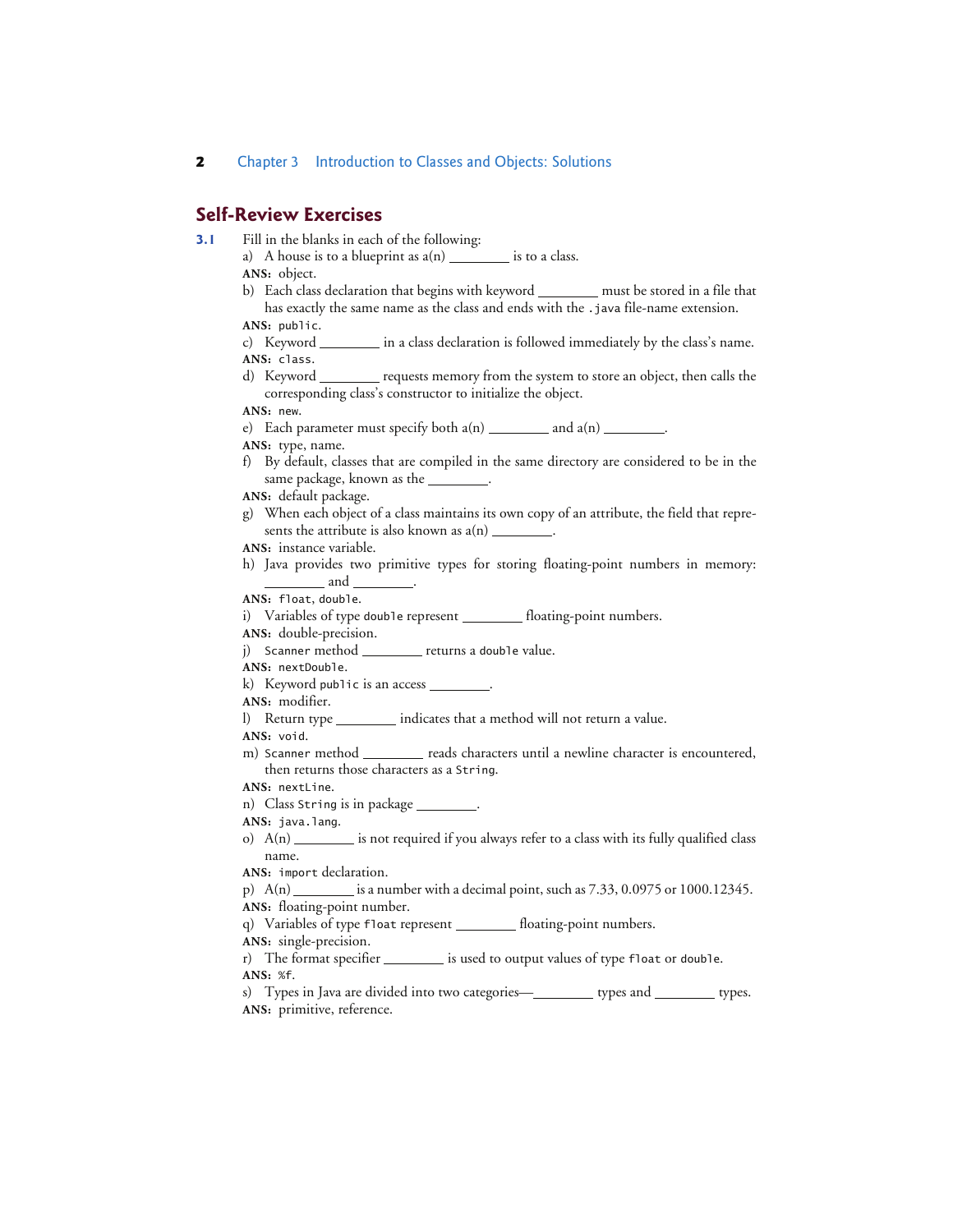**3.2** State whether each of the following is *true* or *false*. If *false*, explain why.

- a) By convention, method names begin with an uppercase first letter, and all subsequent words in the name begin with a capital first letter.
- **ANS:** False. By convention, method names begin with a lowercase first letter and all subsequent words in the name begin with a capital first letter.
- b) An import declaration is not required when one class in a package uses another in the same package.
- **ANS:** True.
- c) Empty parentheses following a method name in a method declaration indicate that the method does not require any parameters to perform its task.
- **ANS:** True.
- d) Variables or methods declared with access modifier private are accessible only to methods of the class in which they are declared.
- **ANS:** True.
- e) A primitive-type variable can be used to invoke a method.
- **ANS:** False. A primitive-type variable cannot be used to invoke a method—a reference to an object is required to invoke the object's methods.
- f) Variables declared in the body of a particular method are known as instance variables and can be used in all methods of the class.
- **ANS:** False. Such variables are called local variables and can be used only in the method in which they are declared.
- g) Every method's body is delimited by left and right braces ({ and }).
- **ANS:** True.
- h) Primitive-type local variables are initialized by default.
- **ANS:** False. Primitive-type instance variables are initialized by default. Each local variable must explicitly be assigned a value.
- i) Reference-type instance variables are initialized by default to the value null.
- **ANS:** True.
- j) Any class that contains public static void main( String[] args ) can be used to execute an application.
- **ANS:** True.
- k) The number of arguments in the method call must match the number of parameters in the method declaration's parameter list.
- **ANS:** True.
- l) Floating-point values that appear in source code are known as floating-point literals and are type float by default.
- **ANS:** False. Such literals are of type double by default.
- **3.3** What is the difference between a local variable and a field?
	- **ANS:** A local variable is declared in the body of a method and can be used only from the point at which it is declared through the end of the method declaration. A field is declared in a class, but not in the body of any of the class's methods. Also, fields are accessible to all methods of the class. (We'll see an exception to this in Chapter 8, Classes and Objects: A Deeper Look: Solutions.)

**3.4** Explain the purpose of a method parameter. What is the difference between a parameter and an argument?

**ANS:** A parameter represents additional information that a method requires to perform its task. Each parameter required by a method is specified in the method's declaration. An argument is the actual value for a method parameter. When a method is called, the argument values are passed to the corresponding parameters of the method so that it can perform its task.